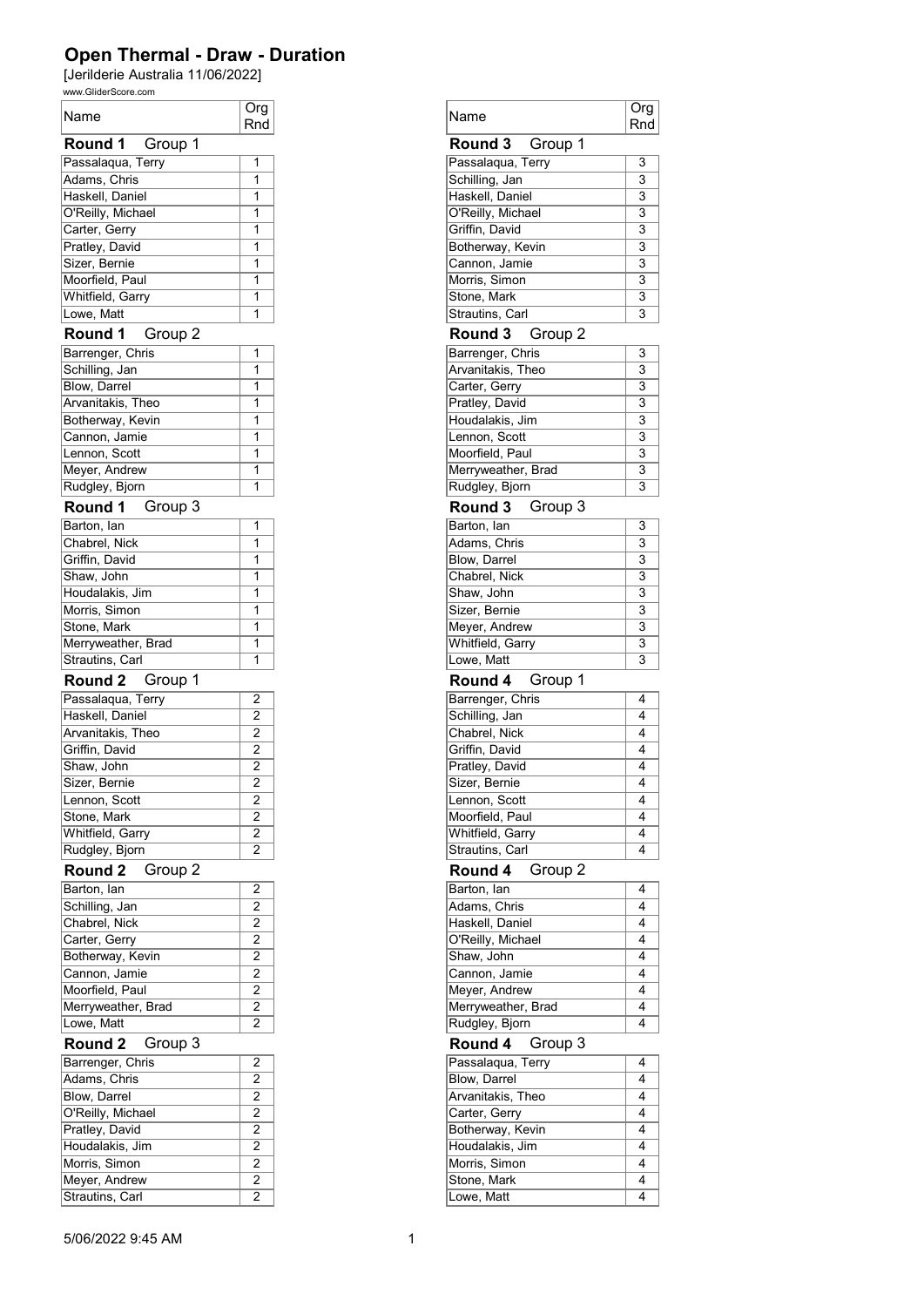## Open Thermal - Draw - Duration

[Jerilderie Australia 11/06/2022]

| www.GliderScore.com |                |  |
|---------------------|----------------|--|
| Name                | Org            |  |
|                     | Rnd            |  |
| Group 1<br>Round 5  |                |  |
| Barton, lan         | 5              |  |
| Adams, Chris        | $\overline{5}$ |  |
| <b>Blow, Darrel</b> | 5              |  |
| Arvanitakis, Theo   | 5              |  |
| Griffin, David      | $\overline{5}$ |  |
| Botherway, Kevin    | 5              |  |
| Sizer, Bernie       | 5              |  |
| Moorfield, Paul     | 5              |  |
| Merryweather, Brad  | 5              |  |
| Strautins, Carl     | 5              |  |
| Round 5<br>Group 2  |                |  |
| Passalaqua, Terry   | 5              |  |
| Chabrel, Nick       | 5              |  |
| Carter, Gerry       | 5              |  |
| Pratley, David      | 5              |  |
| Cannon, Jamie       | 5              |  |
| Morris, Simon       | 5              |  |
| Meyer, Andrew       | 5              |  |
|                     | 5              |  |
| Whitfield, Garry    | 5              |  |
| Rudgley, Bjorn      |                |  |
| Round 5<br>Group 3  |                |  |
| Barrenger, Chris    | 5              |  |
| Schilling, Jan      | 5              |  |
| Haskell, Daniel     | 5              |  |
| O'Reilly, Michael   | 5              |  |
| Shaw, John          | 5              |  |
| Houdalakis, Jim     | 5              |  |
| Lennon, Scott       | 5              |  |
| Stone, Mark         | 5              |  |
| Lowe, Matt          | 5              |  |
| Round 6<br>Group 1  |                |  |
| Barrenger, Chris    | 6              |  |
| Adams, Chris        | 6              |  |
| Arvanitakis, Theo   | 6              |  |
| Griffin, David      | 6              |  |
| Shaw, John          | 6              |  |
| Cannon, Jamie       | 6              |  |
| Morris, Simon       | 6              |  |
| Moorfield, Paul     | 6              |  |
| Whitfield, Garry    | 6              |  |
| Lowe, Matt          | 6              |  |
|                     |                |  |
| Round 6<br>Group 2  |                |  |
| Barton, lan         | 6              |  |
| Schilling, Jan      | 6              |  |
| <b>Blow, Darrel</b> | 6              |  |
| O'Reilly, Michael   | 6              |  |
| Carter, Gerry       | 6              |  |
| Pratley, David      | 6              |  |
| Sizer, Bernie       | 6              |  |
| Stone, Mark         | 6              |  |
| Rudgley, Bjorn      | 6              |  |
| Round 6<br>Group 3  |                |  |
| Passalaqua, Terry   | 6              |  |
| Haskell, Daniel     | 6              |  |
| Chabrel, Nick       | 6              |  |
| Botherway, Kevin    | 6              |  |
| Houdalakis, Jim     | 6              |  |
| Lennon, Scott       | 6              |  |
| Meyer, Andrew       | 6              |  |
| Merryweather, Brad  | 6              |  |
| Strautins, Carl     | 6              |  |
|                     |                |  |

| Org<br>Rnd     | Name               | Org<br>Rnd     |
|----------------|--------------------|----------------|
|                | Group 1<br>Round 7 |                |
| 5              | Barton, lan        | 7              |
| 5              | Blow, Darrel       | 7              |
| 5              | O'Reilly, Michael  | 7              |
| 5              | Carter, Gerry      | 7              |
| 5              | Shaw, John         | 7              |
| 5              | Cannon, Jamie      | 7              |
| 5              | Lennon, Scott      | 7              |
|                | Moorfield, Paul    |                |
| 5              |                    | 7              |
| 5              | Whitfield, Garry   | 7              |
| 5              | Strautins, Carl    | 7              |
|                | Round 7<br>Group 2 |                |
| 5              | Barrenger, Chris   | $\overline{7}$ |
| 5              | Adams, Chris       | 7              |
| 5              | Haskell, Daniel    | 7              |
| 5              | Chabrel, Nick      | 7              |
| 5              | Botherway, Kevin   | 7              |
| 5              | Sizer, Bernie      | 7              |
| 5              | Morris, Simon      | 7              |
| 5              | Stone, Mark        | 7              |
| 5              | Rudgley, Bjorn     | 7              |
|                |                    |                |
|                | Round 7<br>Group 3 |                |
| 5              | Passalaqua, Terry  | 7              |
| 5              | Schilling, Jan     | 7              |
| 5              | Arvanitakis, Theo  | 7              |
| 5              | Griffin, David     | 7              |
| 5              | Pratley, David     | 7              |
| 5              | Houdalakis, Jim    | 7              |
| 5              | Meyer, Andrew      | 7              |
| 5              | Merryweather, Brad | 7              |
| 5              | Lowe, Matt         | 7              |
|                |                    |                |
|                |                    |                |
|                | Round 8<br>Group 1 |                |
| 6              | Barton, lan        | 8              |
| 6              | Schilling, Jan     | 8              |
| 6              | O'Reilly, Michael  | 8              |
| 6              | Griffin, David     | 8              |
| 6              |                    | 8              |
| 6              | Botherway, Kevin   | 8              |
|                | Houdalakis, Jim    |                |
| $\overline{6}$ | Morris, Simon      | $\overline{8}$ |
| 6              | Meyer, Andrew      | 8              |
| 6              | Whitfield, Garry   | 8              |
| 6              | Rudgley, Bjorn     | 8              |
|                | Round 8<br>Group 2 |                |
| 6              | Passalaqua, Terry  | 8              |
| 6              | Adams, Chris       | 8              |
| 6              | Blow, Darrel       | 8              |
| 6              | Chabrel, Nick      | 8              |
| 6              | Pratley, David     | 8              |
| 6              | Cannon, Jamie      | 8              |
| 6              | Lennon, Scott      | 8              |
| 6              |                    | 8              |
| 6              | Stone, Mark        | 8              |
|                | Lowe, Matt         |                |
|                | Round 8<br>Group 3 |                |
| 6              | Barrenger, Chris   | 8              |
| 6              | Haskell, Daniel    | 8              |
| 6              | Arvanitakis, Theo  | 8              |
| 6              | Carter, Gerry      | 8              |
| 6              | Shaw, John         | 8              |
| 6              | Sizer, Bernie      | 8              |
| 6              | Moorfield, Paul    | 8              |
| 6              |                    | 8              |
| 6              | Merryweather, Brad | 8              |
|                | Strautins, Carl    |                |